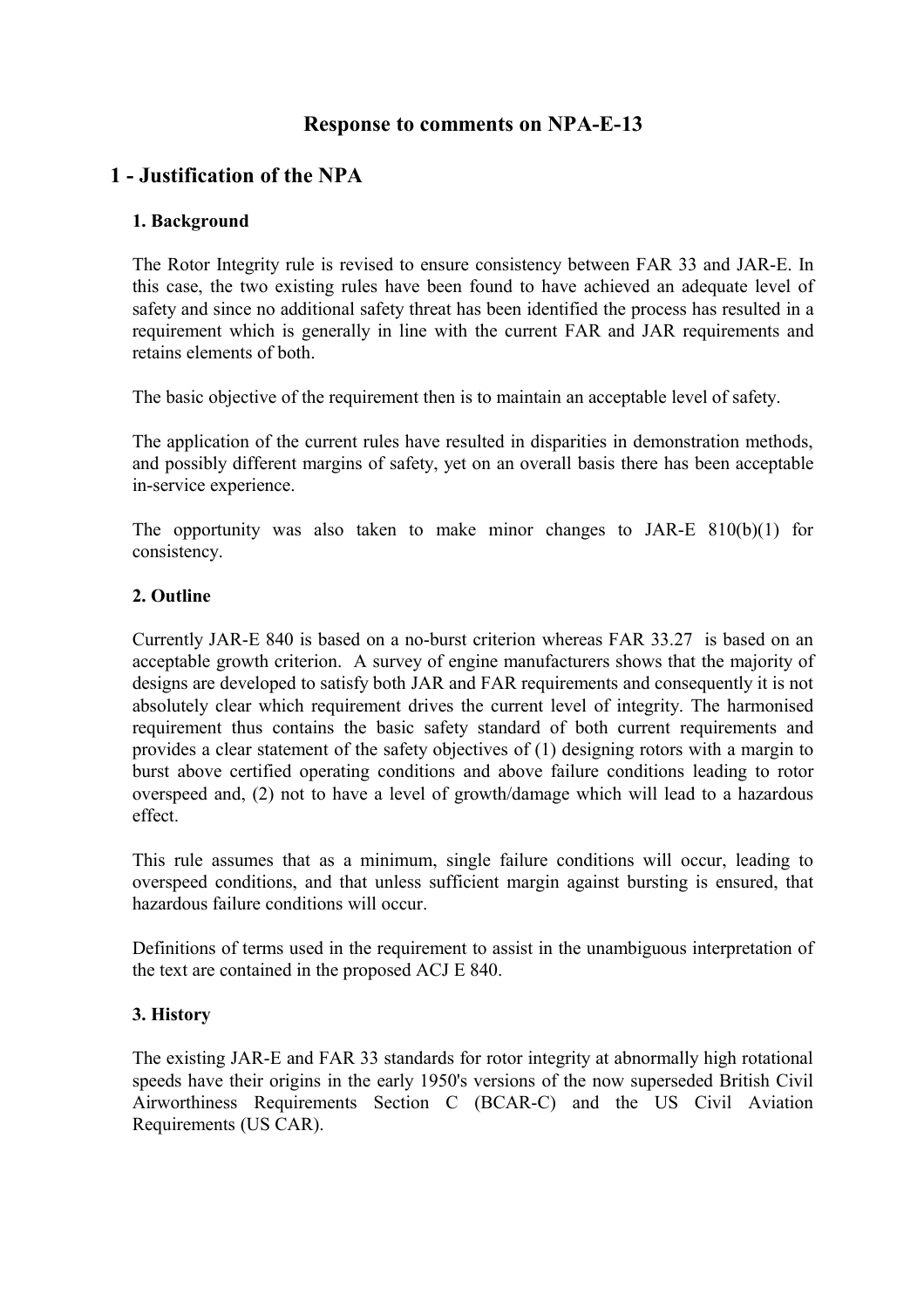Those early versions of the BCAR-C / US CAR standards were very simplistic statements about the need to demonstrate adequate strength margins to withstand abnormally high rotational speeds. Their lack of detail enabled considerable variations in the severity of their interpretation / application and resulted in wide variations of established strength margins. This led to difficulties between the US and British aviation authorities when either of those authorities came to validate a type certification undertaken by the other authority and there was also a need for consistency of safety levels across the various manufacturers. Those concerns resulted in the FAA producing an FAA Policy Memorandum on this subject, dated 9 February 1959 which provided a more comprehensive set of guidance material. Generally similar material was produced by the British Air Registration Board (predecessor to the UK CAA) in its 'Blue Paper' Amendment No. 320 to BCAR-C effective on 2 December 1960 but with the additional emphasis of being mainly in the form of requirements. Under both of those improved combinations of rules and guidance material, the safety level was set mainly by limiting the acceptability of permanent damage sustained by the rotors. An interesting historical point is that fully comprehensive test requirements and associated acceptable growth criteria were not incorporated into the US standards until Amendment 33-6 to FAR 33 effective October 1974 and less than two years later the UK CAA changed the BCAR-C requirements, by 'Blue Paper' Amendment No.552 effective on 16 August 1976, to address freedom from burst at abnormally high rotational speeds as the sole criterion for establishing rotor integrity.

Prior to amendment 3, JAR-E was essentially similar to the then existing FAR 33 regarding rotor integrity tests. At amendment 3 of JAR-E (via Blue Paper C552) the requirements for "Rotor Integrity Tests" were changed, from a criterion of acceptable permanent growth on typical strength rotors after test at 120% overspeed, to a criterion of no-burst by minimum strength rotors when tested at an increased overspeed of 125%. The criteria for the single and double failure caused overspeed conditions were also changed to minimum strength no-burst with 5 percentage point increases in speed factors. Those changes were not arbitrary; considerable investigation showed the changed criteria were equivalent to the original criteria for the majority of cases, and they were aimed at giving a clear "yes/no" acceptance standard without increasing or decreasing the severity. However, because the original and the changed criteria are not related in a unique way, in certain cases the changed criteria could be more severe than the originals. This difficulty was accommodated by including means for the acceptance of minimum strength rotors which had not burst at, for example, 120% speed but could not achieve 125% speed without bursting. There were also other provisions for the no-burst criteria to be met by extrapolation from the permanent growth measurements of rotors after tests at speeds which could be lower by as much as 5 percentage points. As a result of these various alleviating provisions, the intended clarity of the "no-burst" standard was diminished and problems of interpretation/application arose. Further similar and new problems also arose from the further changes made at Amendment 7 of JAR-E, via Blue Paper C798 and NPA-E-2. (One of the changes resulting from NPA-E-2 was subsequently recognised as being an unintentional increase in severity. Problems of interpretation/application have occurred from the changes made by Paper C798, whereby OEI/Contingency speed limits need not be considered in the 125% overspeed no-burst case and need only to be treated as being a form of overspeed condition resulting from a failure.)

#### **4. Proposed Requirement**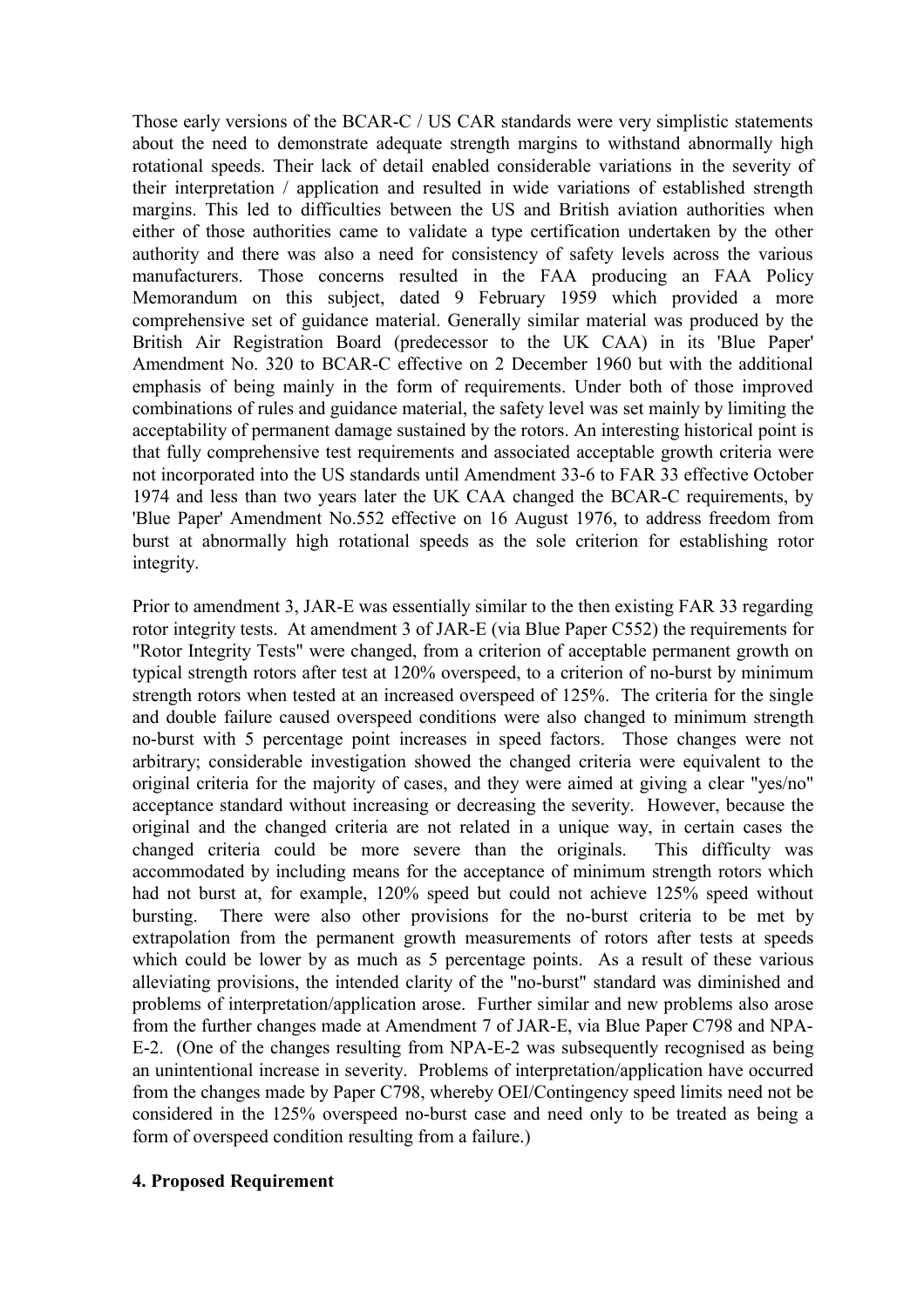The requirement is based on the premise that the rotor needs to demonstrate its integrity to meet the demands of its rated operating conditions and any overspeed failure condition.

The proposed requirement has been produced in four parts: JAR-E  $840(a)$ & (d) are statements of the safety objectives while JAR-E 840 (b) defines the overspeed factors that must be applied for the conditions stated. JAR-E 840(a) requires the design of rotors to contain a margin to burst above certified operating conditions and above failure conditions leading to rotor overspeed. JAR-E 840(d) states the second safety objective which is to assure that a rotor, subjected to failure case speeds, will not (1) demonstrate a level of growth/damage which will lead to a hazardous condition. and (2), exhibit any condition which precludes the safe operation of the engine for the duration of the event or during any likely continued operation following the event. JAR-E 840(c) provides requirements that must be followed when determining the failure case conditions of (b)(3) and (b)(4)

It should be noted that OEI ratings are no longer addressed as failure conditions as in the previous rule. This is therefore an increased requirement for such engines.

JAR-E 840 (b)(1)  $\&$  (2) address the non-failure cases and require a no-burst demonstration in excess of the maximum permissible speed

For ratings of 2.5minutes and above, a factor of 120% of the maximum permissible speed is required. It should be noted that the previous requirement was based only on maximum steady state speed and thus did not consider transient overspeeds. Since these are now addressed within the maximum permissible speed it is considered acceptable to reduce the overspeed factor to 120%. This condition is deemed largely equivalent to 125% of maximum steady state speed. This approach was already adopted in FAR 33.27 and now forms an important part of the harmonised rule.

Recognising their likely rate of usage, a factor of 115% of maximum permissible speed is considered to provide an adequate margin of safety for the high speed ratings of less than 2.5minutes.

JAR-E 840 (b)(3) and (b)(4) define the speed factors for failure cases. Currently FAR 33.27 has two cases addressing failure, namely: 105% of a single failure and 100% of a combination of failures. Current JAR-E 840 has 110% of a single failure and 105% for a combination of failures. The acceptance criteria are acceptable growth (FAR) and no burst (JAR-E) . It is clear that single and multiple failure events demand the same margin of safety and as such it is considered that no distinction should be drawn between them – the same overspeed factor should be applied to both. Adoption of a factor of 105% for both single and multiple failures for ratings of 2 minute and above formalises a position agreed with the JAA and at least two European manufacturers under previous rules. For ratings of less than 2minutes, a test speed factor of 100% is considered sufficient. This recognises that the worst combination of material properties, tolerances, temperature and flight envelope position determine the conditions to be addressed and that the probability of an event occurring under such an extreme combination of circumstances is considered to be Extremely Remote or better. Thus, an additional factor is not warranted.

The test time requirement for the transient, short duration failure cases is established as being equal to the time period of the failure condition. Typically, for turbine rotors, the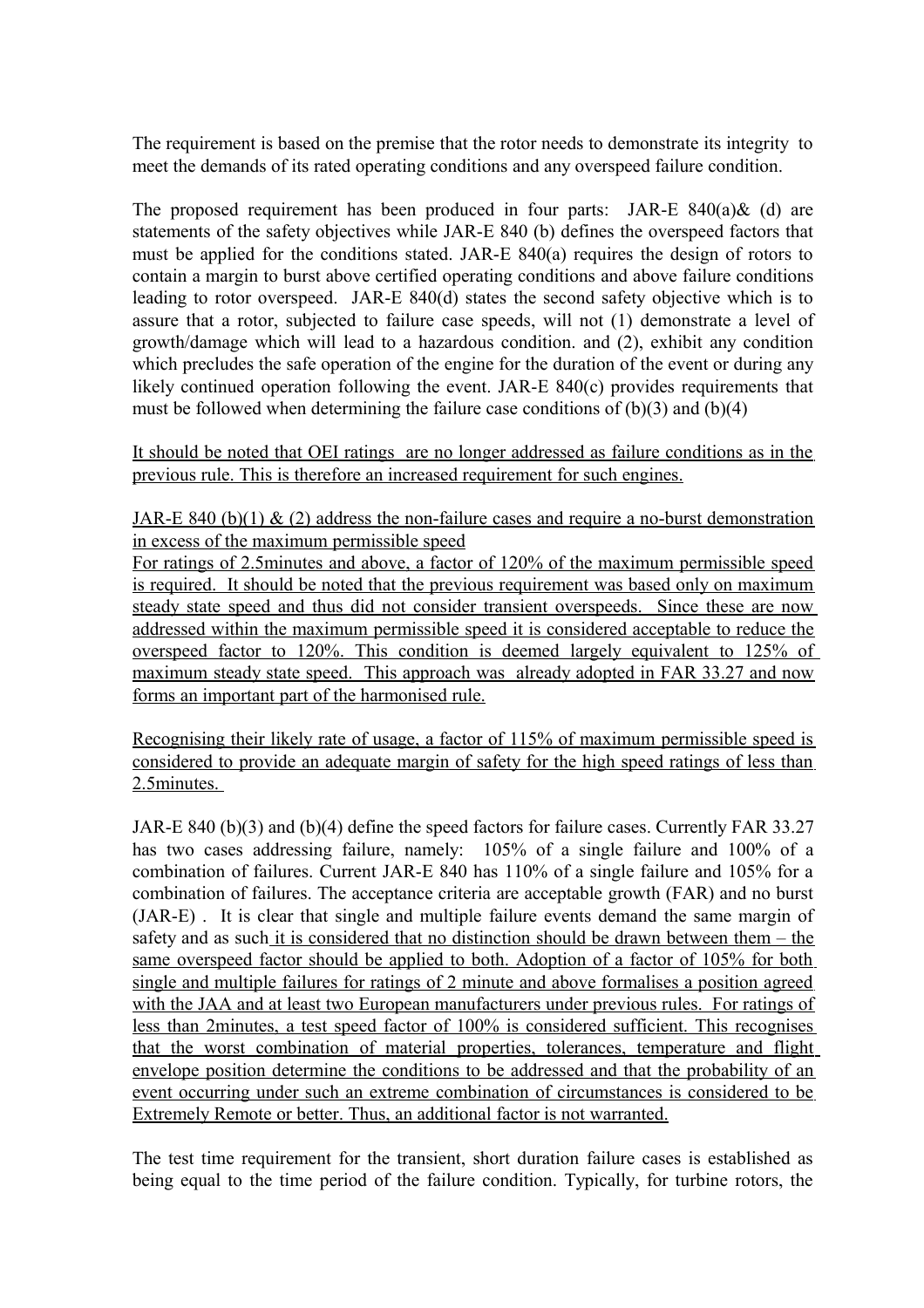failure case speed requirement is determined by the loss of load failure case. These peak speeds exist for very short periods of time (usually for less than one second). For some rotor designs the environmental conditions are best duplicated by utilising an engine test, but these environment conditions cannot be sustained at realistic levels for five minutes in an engine. It is felt that utilising an engine test for less than five minutes for these cases is valid because it demonstrates that the rotor will not burst due to a one time failure that is of short duration.

The 30 second and 2 minute ratings are permitted a 5% alleviation in the rotor integrity demonstration speed. These ratings have been established to enhance rotorcraft safety after an engine failure or precautionary shutdown. These new ratings rely on the usage of existing design demonstration margins to enable engines designed and sized for efficient normal twin engine operations to be used briefly at higher power levels, achieved by the use of higher turbine temperatures, during an emergency. Mandatory maintenance actions are required following each usage of this rating. The margin required by a number of other certification requirements (endurance test, overtemperature test, tear down inspection) are being revised to make the rating feasible.

To ensure that maximum possible overspeed conditions will meet the safety criteria of JAR-E840(d), actual (100%) speeds associated with failure conditions must also be assessed for those rotors which are subjected to the speed requirements of JAR-E 840 (b) (1), or  $(b)(2)$ . The requirements of JAR-E 840(a) relative to adverse combination of tolerances and material properties, etc. are equally applicable.

### **5. Advisory material**

The methods of compliance outlined in the advisory material are largely in line with those defined currently in both FAR 33.27 and JAR-E-840. Additionally, where an acceptable data base can be demonstrated, there is the option of complying with the regulation by analytical methods. These methods are based upon existing experimental and certification rotor testing and have to be approved by the Authority.

Additionally, to assist in the interpretation of the requirement, other factors to be considered when determining the test conditions are included. The required temperatures to be considered for each of the conditions specified in JAR-E840(b) are defined. Also advisory material is included with respect to material properties and the requirement to demonstrate compliance for the minimum specification properties rotor.

There is no longer a requirement that prohibits cracking of the rotor material during a demonstration. This is largely based on the absence of evidence in these demonstrations that such cracks that may have formed would have progressed to catastrophic rupture of the body of the rotor within a purely centrifugal stress field (no fatigue or creep consideration). It was also noted that there is currently no standard inspection technique specified to determine the existence of cracks. However the new rule and advisory material state that "the rotor must not exhibit conditions such as cracking or distortion which preclude the safe operation of the engine during any likely continued operation following such an overspeed event in service".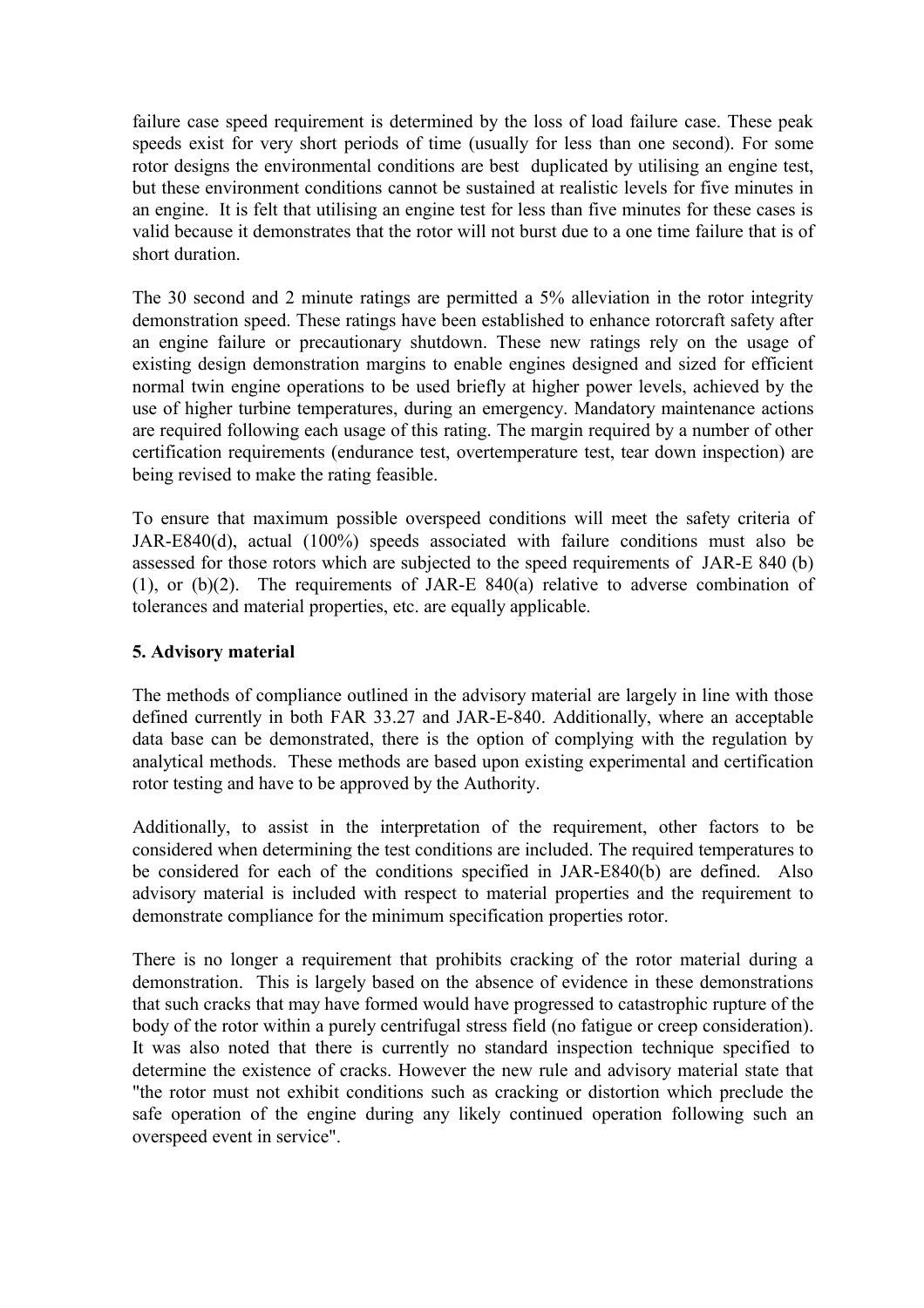Testing to failure following demonstration of the capability of the rotor to meet the integrity requirements is allowed for a better understanding of design capability. Understanding how to conduct tests and correctly relate them to engine conditions, as well as validating failure predictions and relating these to physical examination of the failed rotors yields valuable engineering information.

The advisory material allows testing to be conducted in an engine at 96% of the required test speeds for the non-failure cases as a satisfactory means of compliance. Difficulty is often encountered when trying to achieve the required speed when testing in an engine. However, it is recognised that testing in an engine allows the conditions surrounding the rotor to be more realistic than that which can be achieved in a rig. For this reason, it is allowable to only test to 96% of the required integrity demonstration and to then show from a validated speed/growth curve that burst would not have occurred at 100% speed.

For some rotors, usually smaller or cast, it is impossible to incorporate a test ring that accurately represents the properties of the actual rotor. In these cases, manufacturers rely on process controls to maintain the required material properties. These process controls normally include the periodic destructive sampling of castings or forgings. Samples are normally taken from each manufacturing process lot in a manner that assures that the quality standards are being maintained. The use of the data base obtained from this sampling plan, in combination with the properties from a rotor from the same manufacturing process lot as the test article, should provide an accurate estimate of the material properties of the test article.

With respect to combinations of failures, it is considered that if the likelihood of a combination is Extremely Remote the case need not be considered. This does not introduce an unacceptable risk to achieving the overall safety objective.

### **6. Changes to JAR-E 50 and JAR-E 810**

The proposed JAR-E 50 (e) is a copy of current FAR 33.27 (b) which is kept in the new proposed FAR 33 rules under this harmonisation effort. It is possible that changes to this text might result from the electronic engine control harmonisation effort.

The proposed change to JAR-E 810 is intended to ensure compatibility between JAR-E 810 and JAR-E 840. In the current JAR-E 810 (b) the requirement calls for a margin above an overspeed condition. This margin is in fact dictated by JAR-E 840.

## **2 - Economic impact analysis**

This proposal does not have a cost impact on the applicants as the means of compliance are largely identical to that required by the existing regulation. The proposed changes are generally in respect of the level of overspeed required to be demonstrated in certain cases and the acceptance criteria following the test.

## **3 - Comments received during the circulation of the NPA**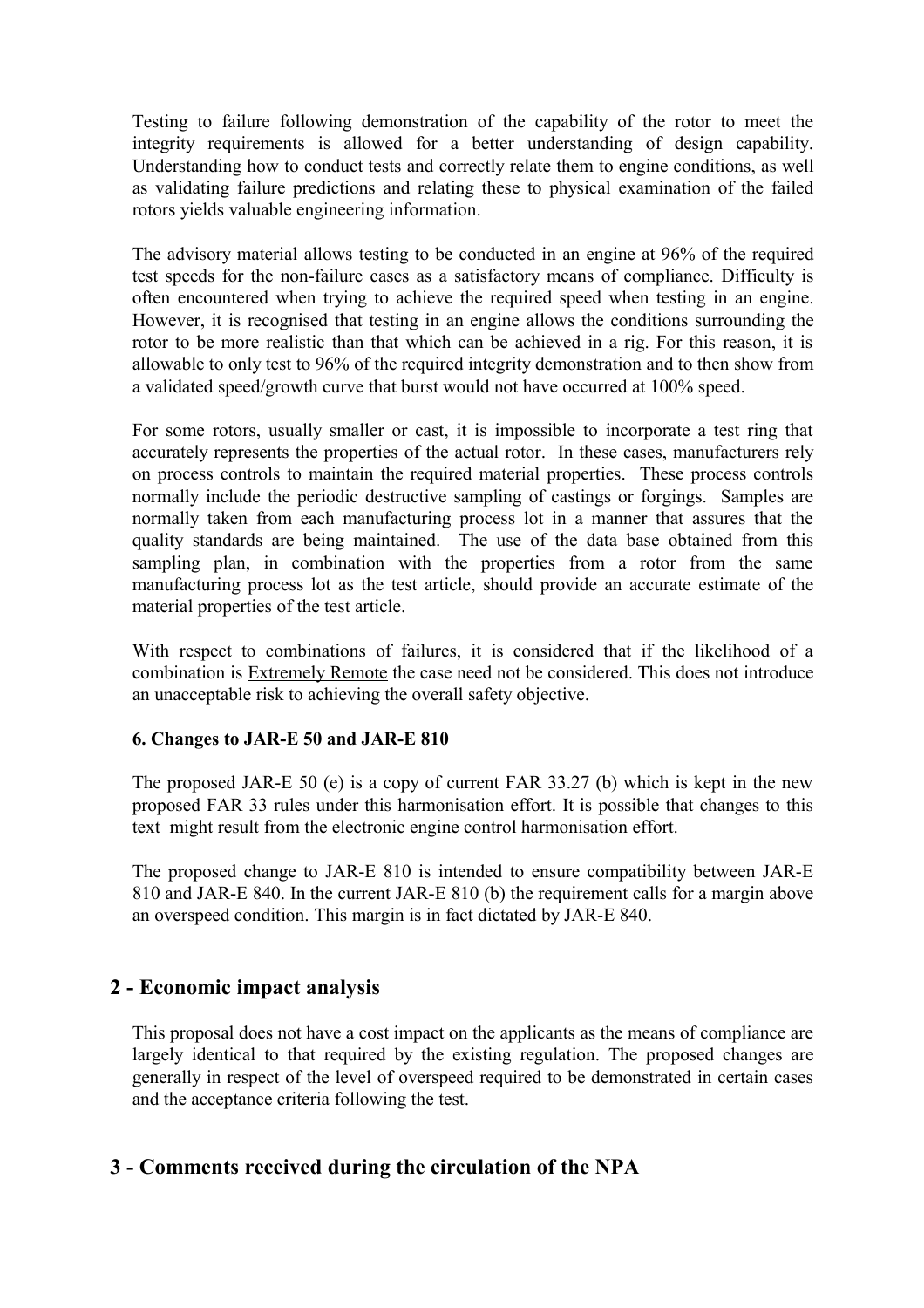Comments were received from the following organisations :

- Authority of United Kingdom
- AECMA, AIA, Rolls Royce
- A member of the JAA Regulation Advisory Panel.

### **4 - Response to comments**

Two commenters questioned the term « reasonable » used in JAR-E 50 (e) and JAR-E 810  $(b)(1)(i)$  and proposed alternative wording. The changes to JAR-E 50 (e) were rejected as being outside the scope of this NPA which copied the current text of FAR 33.27 (b). Harmonisation of JAR-E 50 with FAR 33.28 will consider the comments. The change to JAR-E 810 was accepted.

One commenter proposed to add the words « includes changes caused by in service deterioration » into JAR-E 840 (a). This was rejected because, according to JAR 21.33, the certification are performed on parts conforming to the type design. Instructions for continued airworthiness should be used to control appropriately the service deterioration. A new harmonisation effort will consider disk lifing methodology and potential for damage tolerance, therefore addressing the concern of the commenter.

One commenter proposed to add the words « provided the speed margins are maintained » at the end of the second sentence of JAR-E 840 (a). The principle was agreed but different wording was used.

In JAR-E 840 (b), one commenter proposed to delete the words « and also in accordance with the provisions of JAR-E 840 » as not being clear enough and, may be, unnecessary. This was agreed in principle ; an editorial improvement was introduced.

One commenter proposed clarification of text of JAR-E 840 (b)(3)(ii) by adding  $\alpha$  light operation that is the most critical with respect to overspeeding ». This was agreed.

One commenter proposed to maintain a positive margin in JAR-E 840 (b)(4). This was rejected. The rationale provided in the justification of this NPA was considered as being appropriate.

Four commenters questioned the rule of JAR-E 840 (c) and proposed to exclude extremely remote cases and to replace extremely improbable by extremely remote. They quoted unconsistencies with JAR-E 510 and JAR-E 850. This was agreed and the text was modified.

One commenter thought that JAR-E 840 (d) should make reference to JAR-E 840 (b)(1) and (b)(2). This was not agreed. JAR-E 840 (d) is addressing the rotor growth resulting from an actual overspeed. JAR-E 840 (b)(1) and (b)(2) are not failure conditions.